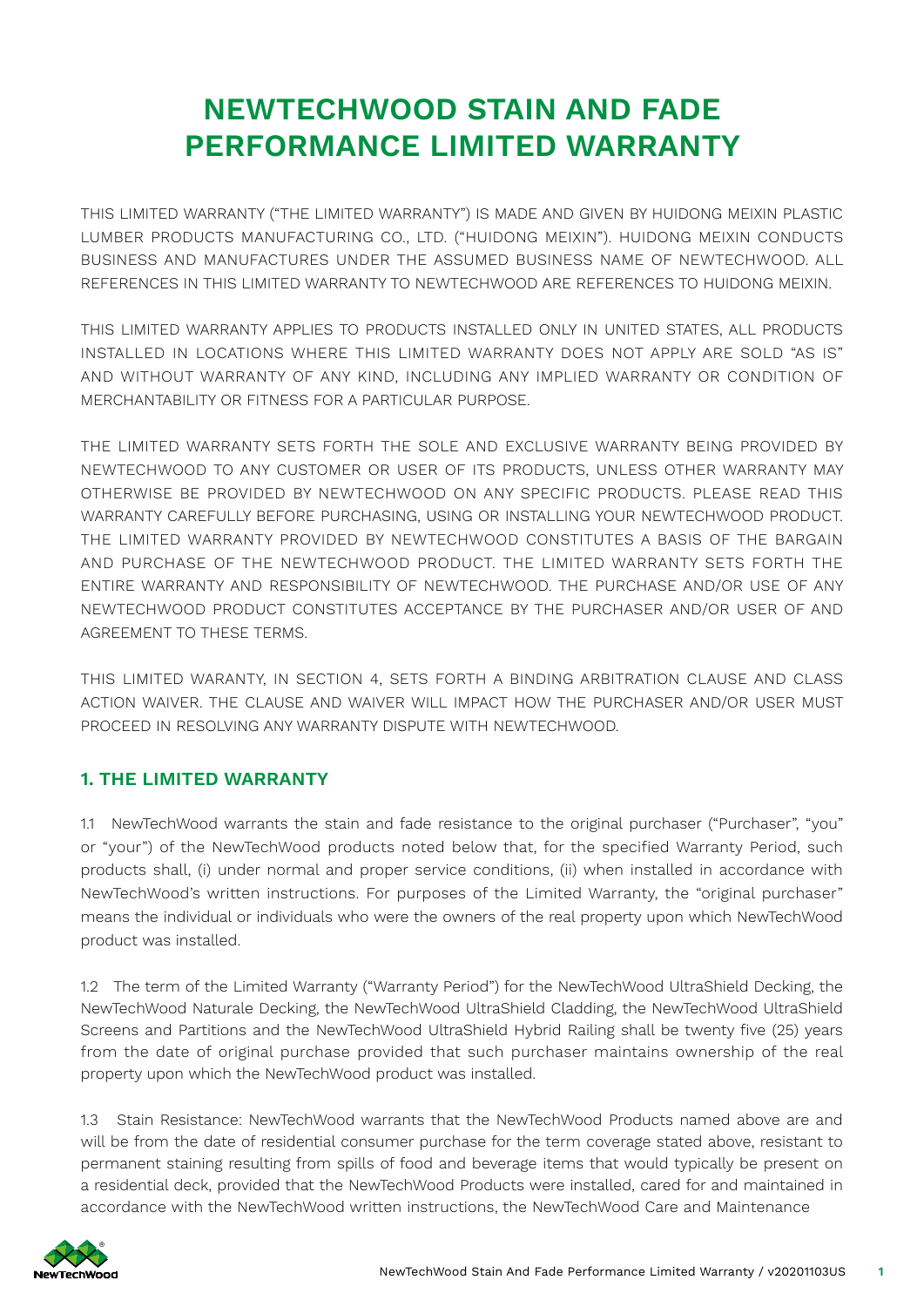found on www.newtechwood.com and the conditions stated in this warranty.

1.4 Fade Resistance: NewTechWood warrants that the NewTechWood Products are and will be, from the date of residential consumer purchase for the term coverage stated above, resistant to colour change from light and weathering exposure as measured by colour change in excess of 5 Delta E (Hunter) units provided that the NewTechWood Products were installed, cared for and maintained in accordance with the NewTechWood written instructions and the NewTechWood Care and Maintenance instructions found on www.newtechwood.com and the conditions stated in this warranty.

1.5 Exclusions from/Voiding Stain and Fade Warranty Coverage: NewTechWood does not warrant its NewTechWood Products to be stain or fade proof. When installed, cared for and maintained properly in the residential exterior deck environment, NewTechWood Decking products provide stain and fade resistance. However, no material is stain or fade proof, especially but not only when stains result from spilled or otherwise substances that are not properly cleaned or when the materials are exposed to years of UV exposure and the elements.

1.6 Without limitation on any other provision of this Limited Warranty, NewTechWood does not warrant for stain resistance resulting from spilled or otherwise applied substances that are not properly cleaned with soap and water or mild household cleaners immediately.

1.7 All warranties are void and excluded in their entirety in any of the following events:

**•** Failure to install, care for and maintain the NewTechWood Products in accordance with the NewTechWood written instructions, and the NewTechWood Care and Maintenance instructions found on www.newtechwood.com and the conditions stated below voids all warranties in their entirety.

**•** Use of abrasive compounds of acidic or basic pH, strong solvents, oil based paints or stains, metallic rust, concrete or masonry products, air or water borne minerals and other abnormal residential deck use items will damage the NewTechWood Products and voids all warranties in their entirety.

• Direct or indirect contact with the NewTechWood Products of extreme heat sources (over 120 °C) voids all warranties in their entirety.

**•** Damaging, gouging, scraping or puncturing the surface of the NewTechWood Products voids all warranties in their entirety.

**•** Paint or applying other coating materials to NewTechWood Products voids all warranties in their entirely.

1.8 Compliance with the NewTechWood Care and Maintenance Instructions is required and a condition precedent to any warranty or warranty claim. Without limitation on any other provision of this Limited Warranty to qualify for coverage, you must have tried cleaning the affected area of your deck using the instructions indicated within this document and within the Care and Maintenance Instructions provided online at www.newtechwood.com. If the affected area still remains unsatisfactory after you have tried these cleaning procedures, then you must have the affected area of your deck professionally cleaned at your expense. If the affected area remains unsatisfactory after the professional cleaning, you must contact NewTechWood Consumer and Technical Support (+086-752-6531999) and provide proof of the professional cleaning within 30 days of the professional cleaning.

1.9 NewTechWood written instructions are available from your NewTechWood dealer or your contractor or from NewTechWood at www.newtechwood.com or by writing to NewTechWood at the address stated below.

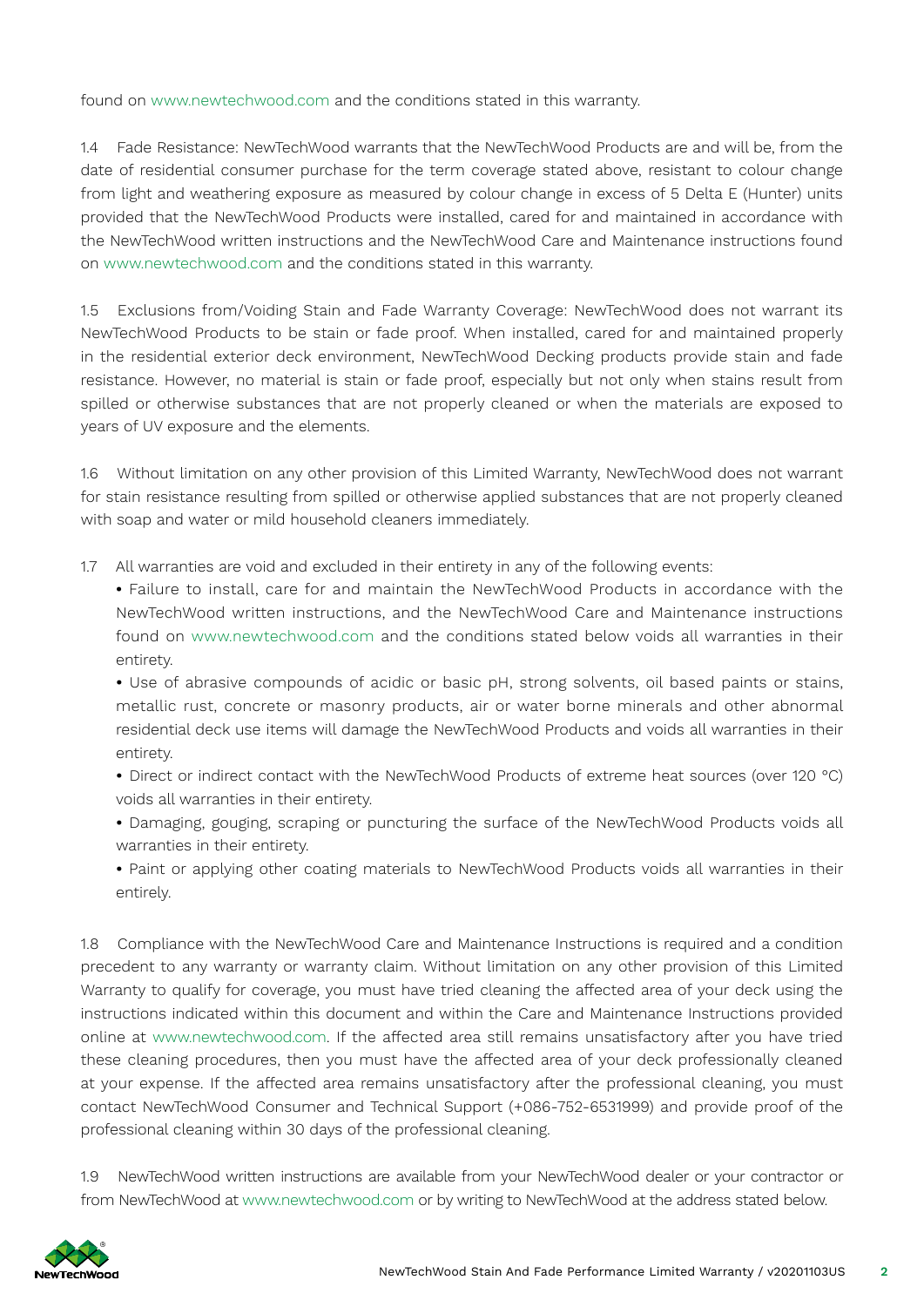1.10 In the event of a failure of the above described NewTechWood products within the applicable Warranty Period as warranted above, when properly installed, used and maintained in the manner required by this Section 1, NewTechWood will replace the nonconforming item in the manner set forth in Section 2 below.

1.11 The Limited Warranty set forth herein is the only warranty (whether written or oral, express or implied) NewTechWood makes for the above described NewTechWood products. The Limited Warranty is subject to all terms and conditions stated herein and no one (including but not limited to a NewTechWood dealer, installer, reseller, agent or employee) is authorized to modify, expand or add to this limited warranty. NewTechWood makes no other representation, guarantee or warranty regarding any NewTechWood product. No one is authorized to make any representation, guarantee or warranty on NewTechWood's behalf, and NewTechWood shall not be bound by or liable for, any representation, guarantee, warranty, or condition with regard to any NewTechWood Product other than as expressly stated in this Limited Warranty. THIS LIMITED WARRANTY COMPRISES NEWTECHWOOD'S SOLE AND ENTIRE WARRANTY AND OBLIGATION IN CONNECTION WITH NEWTECHWOOD PRODUCTS. NEWTECHWOOD DISCLAIMS AND EXCUDES ALL OTHER WARRANTIES, EXPRESS OR IMPLIED, INCLUDING BUT NOT LIMITED TO WARRANTIES OF MERCHANTABILITY, FITNESS FOR A PARTICULAR PURPOSE, QUALITY, CONDITION, SUITABILITY, OR PERFORMANCE. ALL IMPLIED WARRANTIES, INCLUDING MERCHANTABILITY AND FITNESS FOR A PARTICULAR PURPOSE, NOT EFFECTIVELY DISCLAIMED ARE LIMITED TO THE APPLICABLE STATUTE OF LIMITATIONS, BUT IN NO EVENT WILL EXTEND BEYOND THE APPLICABLE WARRANTY PERIOD. NEWTECHWOOD EXCLUDES AND WILL NOT PAY FOR ANY INCIDENTAL AND/OR CONSEQUENTIAL DAMAGES. UNDER NO CIRCUMSTANCES SHALL NEWTECHWOOD BE LIABLE FOR ANY DAMAGES (OF ANY NATURE OR DESCRIPTION WHATSOEVER) WHICH EXCEED THE ACTUAL PURCHASE PRICE OF THE DEFECTIVE PRODUCT AS ADJUSTED ON THE BASIS OF THE PRORATED WARRANTY SCHEDULE PROVIDED HEREIN.

## **2. NEWTECHWOOD CLAIM PROCEDURE**

2.1 In order to proceed with a warranty claim against NewTechWood, the Purchaser must send to NewTechWood a copy of this warranty document, a copy of original proof of purchase, and photos or other supporting evidence of the defective or nonconforming NewTechWood product. All warranty claims should be forwarded to the address noted in Section 2.2 below. Purchaser's original proof of purchase must be from an authorized NewTechWood product dealer. The proof of purchase also shows (1) the date of the original purchase and (2) that sufficient NewTechWood product has been purchased to cover the number of lineal feet claimed to be damaged. All warranty claims must be received by NewTechWood within the applicable Warranty Period and in no event later than thirty (30) days after any discovery of a possible nonconforming nature of or other failure of the NewTechWood product.

2.2 All warranty claims should be sent as follows:

NewTechWood America Inc. Claims Department 15912 International Plaza Drive Houston, Texas 77032 Email: inquiry@newtechwood.com

2.3 Upon discovering a possible defect of any NewTechWood product, Purchaser shall, at Purchaser's sole expense, make temporary repairs or cordon off the area in order to fully protect all property and persons that could be affected. Upon the written request of NewTechWood, the Purchaser must allow a

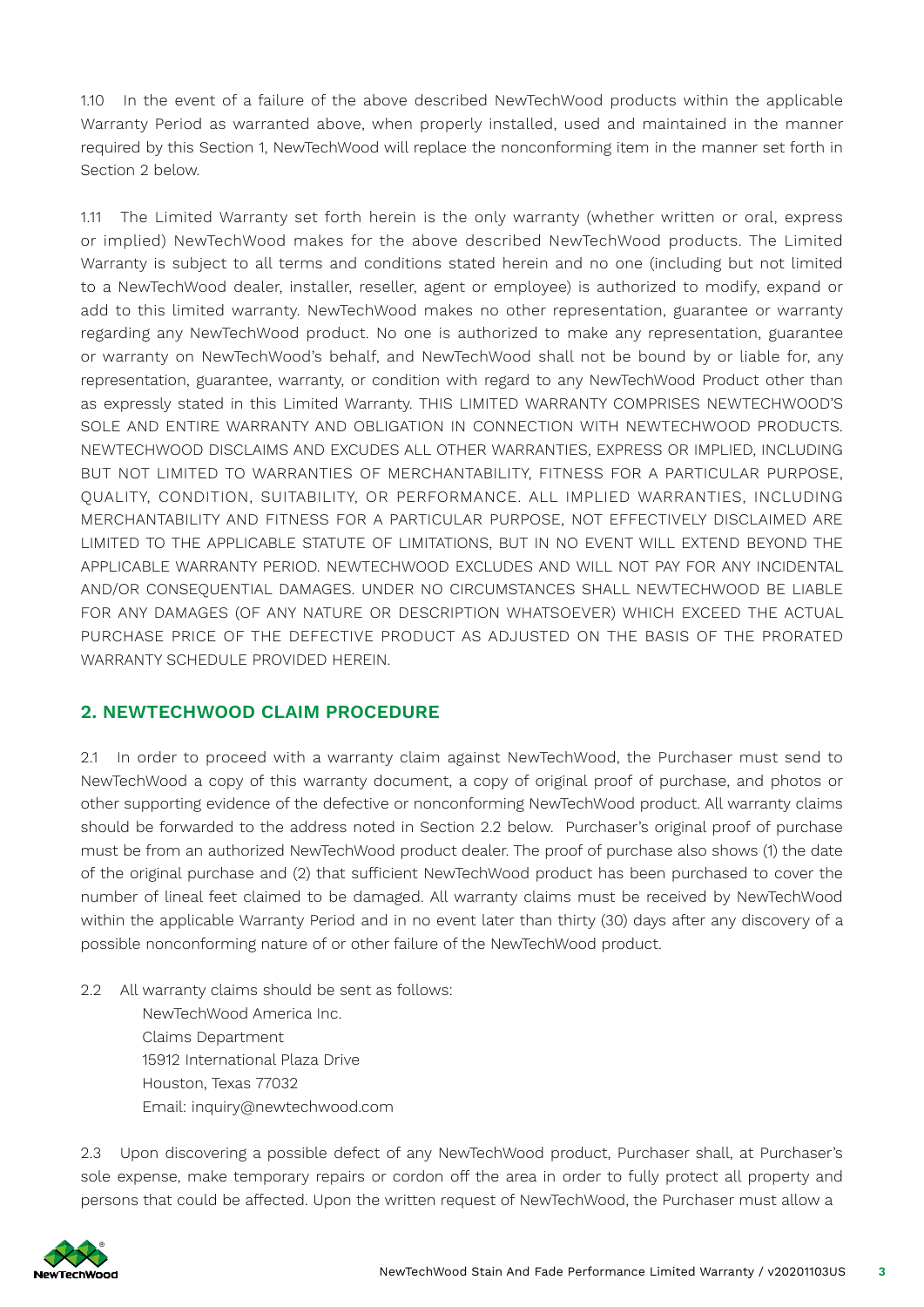NewTechWood representative to enter upon Purchaser's property to inspect the alleged nonconforming product. Purchaser is not authorized to make any permanent repairs or remove any of the NewTechWood products prior to NewTechWood having completed its claim investigation and, should Purchaser violate these requirements, such violations shall serve to invalidate and terminate the Limited Warranty provided by NewTechWood. No NewTechWood products shall be returned to NewTechWood unless directed and authorized by NewTechWood in writing to do so. Any removal or disposal of defective NewTechWood products shall be at Purchaser's sole cost and expense.

#### **3. GENERAL CONDITIONS, EXCLUSIONS AND LIMITATIONS**

3.1 Purchaser's sole remedy, and NewTechWood's sole liability to Purchaser, for (i) any claim whatsoever relating to the NewTechWood product, (ii) any claims arising out of the marketing, purchase, installation, use, storage, possession or maintenance of NewTechWood products (whether such claim arises in contract, warranty, tort, gross negligence, negligence, strict liability, statutes or regulations, or otherwise) or (iii) any claims that the NewTechWood products failed to perform as warranted above, is and shall be limited to NewTechWood's replacement of the defective NewTechWood product. NewTechWood shall not be responsible for the costs associated with the installation of the replacement NewTechWood product or the disposal of the defective NewTechWood product.

3.2 NewTechWood's obligation to provide replacement product shall only be in an amount equal to the volume (linear feet) of defective material as listed on the Prorated Warranty Schedule contained herein or the number of defective NewTechWood Fasteners. NewTechWood's replacement obligation allows NewTechWood to provide products as close in colour, design and quality to the original installation as reasonably possible, in NewTechWood's discretion and determination. Purchaser acknowledges that NewTechWood does not guarantee an exact match as colors and designs may change. Purchaser agrees to the use of such fasteners as adequate for reinstallation of the furnished board, irrespective of existing method. In NewTechWood's sole and absolute discretion, NewTechWood may, at its option, elect to refund the percentage of the original purchase price listed under Recovery on the Prorated Warranty Schedule in lieu of replacing the defective product.

| <b>Recovery</b> | 25-Yr Commercial/Residential |
|-----------------|------------------------------|
|                 | Year of Claim                |
| 100%            | 0-10 years                   |
| 80%             | $11-13$ years                |
| 60%             | 14-16 years                  |
| 40%             | 17-19 years                  |
| 20%             | 20-22 years                  |
| 10%             | 23-25 years                  |

## **Prorated Limited Warranty Schedule**

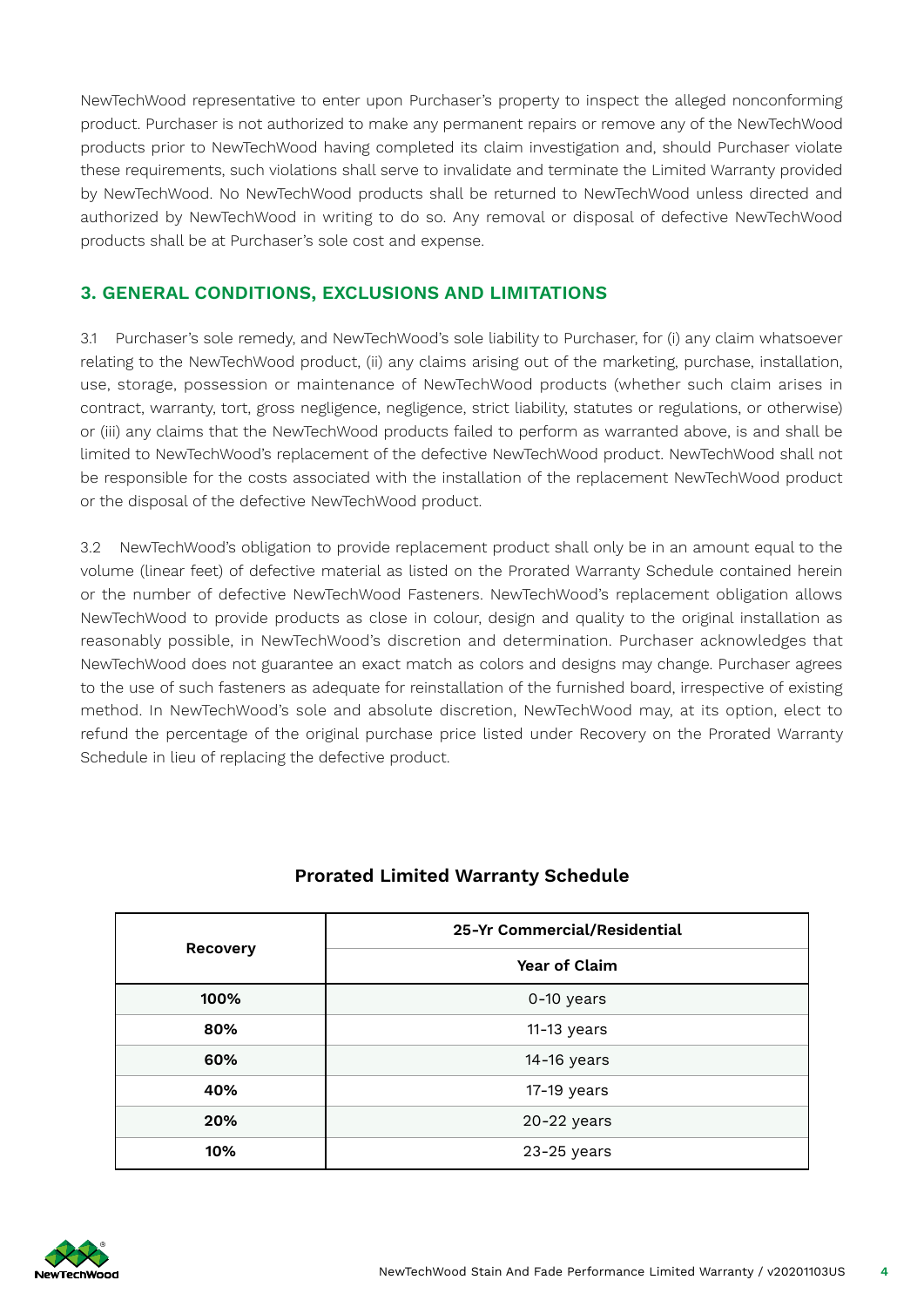3.3 Under no circumstances whatsoever shall NewTechWood be liable for any direct, indirect, incidental, special, consequential, punitive, exemplary, statutory, special, or other, damages based upon the NewTechWood products or resulting, directly or indirectly, from any defect in the NewTechWood products, including, but not limited to damage to, diminution in value of and/or loss of use or enjoyment of, any property or part thereof, whether based on contract, tort, strict liability, statute, regulation or otherwise, even if NewTechWood is expressly advised about the possibility of such damages. Some states do not allow the exclusion or limitation of incidental or consequential damages in certain circumstances, so the above limitation may not apply to you.

3.4 The Limited Warranty does not cover and NewTechWood shall not be liable for any of Purchaser's installation, removal or reinstallation costs.

3.5 NewTechWood does not warrant against and is not responsible for, and no express or implied warranty shall be deemed to cover, any condition attributable to, in whole or in part, to: (i) improper installation of NewTechWood products, (ii) failure to abide by NewTechWood's written instructions, (iii) failure to comply with any and all applicable laws or building codes, including but not limited to improper structural support, fastening, ventilation or gapping, (iv) use of NewTechWood products beyond normal use or in an application not recommended or permitted by NewTechWood's written instructions and applicable laws and building codes, (v) movement, distortion, collapse or settling of the ground or the supporting structure upon which NewTechWood Products are installed, (vi) defects in or failure arising from decking structure resulting from water caused by improper installation, workmanship, maintenance or repair, (vii) any Act of God (including, but not limited to, flooding, hurricane, tornado, wind, earthquake, lightning, hail, etc.), (viii) discoloration, fading, spotting or staining from or caused, in whole or in part, by mold, mildew, other fungal growth, organic materials, metallic oxides or particles (including but not limited to rust or corrosion of any fasteners), dirt, other atmospheric or environmental pollutants, foreign substances such as grease or oil, chemicals (including but not limited to those found in cleaners), or normal weathering (defined as natural efflorescence, exposure to sunlight, weather and atmospheric conditions which causes any colored surface to gradually fade, flake, chalk, or accumulate dirt or stains), (ix) damage resulting from casualty, fire or exposure to heat sources such as cooking devices or retroreflective surfaces, (x) the application of paints, stains, surface treatments or other chemical substances including but not limited to cleaners or pesticides, (xi) fading, flaking or other deterioration of any paints, stains or other coatings placed on the NewTechWood Products, (xii) climate change, environmental conditions, static electricity or any cause beyond the control of NewTechWood, (xiii) variations or changes in colour of NewTechWood products, (xiv) improper handling, maintenance, storage, abuse or neglect of NewTechWood products by Purchaser or any other party, (xv) ordinary wear and tear, (xvi) impact from objects or (xvii) any fasteners not supplied or approved by NewTechWood.

3.6 No warranty is given with respect to any fasteners other than the NewTechWood Fasteners. Other fasteners, whether approved fasteners or otherwise, are subject to only the warranties provided by the manufacturer of the fastener and Purchaser's sole warranty and remedy is with that manufacturer.

3.7 Purchaser and/or Purchaser's contractor or representative is solely responsible for determining the suitability of any NewTechWood products for Purchaser's property and for the installation and use of any NewTechWood products. Purchaser and/or Purchaser's contractor or representative shall be solely responsible for determining whether the NewTechWood product meets the requirements of any applicable building or safety code or similar regulation relating to Purchaser's property. Purchaser acknowledges that NewTechWood does not provide architectural or engineering services. NewTechWood makes no express or implied warranty or representation as to the suitability of the NewTechWood

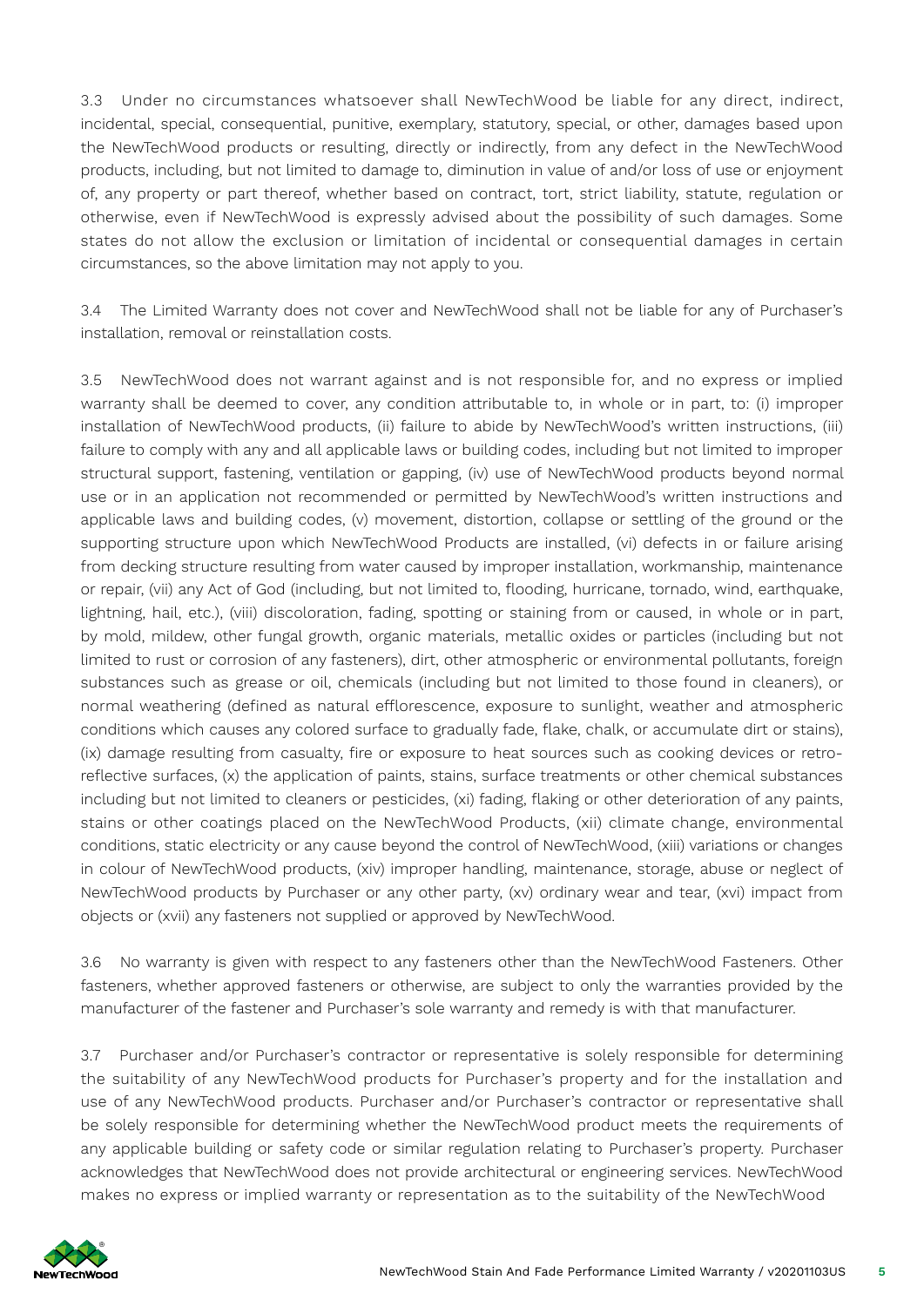Products for, or actual performance, capabilities or operation of the NewTechWood Products at, Purchaser's property or under the conditions of Purchaser's use.

3.8 All warranties provided by NewTechWood, whether express or implied, and including the Limited Warranty, are void if any one or more of the following applies or occurs: (i) the NewTechWood product is not installed, maintained and/or used strictly in accordance with NewTechWood's written instructions, (ii) the NewTechWood product is not installed in accordance with all applicable laws, codes and regulations; (iii) the intentional or unintentional misuse of the NewTechWood product, whether foreseeable or unforeseeable; (iv) the failure of Purchaser to properly and/or timely maintain or repair the NewTechWood product; (v) the failure by Purchaser to provide timely notice to NewTechWood of any failure or defect of the NewTechWood product; or (vi) use of fasteners other than the NewTechWood branded fasteners or approved hidden fasteners listed on www.newtechwood.com to the extent that the NewTechWood product failures resulted from the use of non-approved fasteners.

### **4. BINDING ARBITRATION AND CLASS ACTION WAIVER IF PURCHASER IS IN THE UNITED STATES**

4.1 This section applies to any dispute between you and NewTechWood relating to your NewTechWood product which is not resolved as part of the warranty claim process. Purchaser may not proceed with any dispute resolution alternatives until and unless NewTechWood and Purchaser fail to resolve Purchaser's claims during the warranty investigation process. "Dispute" will be given the broadest possible meaning allowable under law.

4.2 In the event of an unresolved warranty claim, Purchaser must provide written notice to NewTechWood. Such written notice must (i) include a written statement of the facts, (ii) provide the name, address and contact information of the party giving it and (iii) the relief requested. You must send any Notice of Dispute by registered mail to Huidong Meixin Plastic Lumber Products Manufacturing Co., Ltd, Claims Department, NGA Industrial Park Daling, Huidong Guangdong, PRC, Zip Code: 516321, Email: inquiry@newtechwood.com. Purchase and NewTechWood agree to attempt resolution of such dispute through informal negotiation within 60 days from the date the Notice of Dispute is sent. After 60 days, Purchaser is authorized to commence arbitration.

4.3 BINDING ARBITRATION. IF YOU AND NEWTECHWOOD DO NOT RESOLVE ANY DISPUTE BY INFORMAL NEGOTIATION ANY EFFORT TO RESOLVE THE DISPUTE WILL BE CONDUCTED EXCLUSIVELY BY BINDING ARBITRATION. YOU ARE GIVING UP THE RIGHT TO LITIGATE (OR PARTICIPATE IN AS A PARTY OR CLASS MEMBER) ALL DISPUTES IN COURT BEFORE A JUDGE OR JURY. Instead, all disputes will be resolved before a neutral arbitrator, whose decision will be final except for a limited right of appeal under the U.S. Federal Arbitration Act. Any court with jurisdiction over the parties may enforce the arbitrator's award.

4.4 CLASS ACTION WAIVER. Any proceedings to resolve or litigate any dispute in any forum will be conducted solely on an individual basis. Neither Purchaser nor NewTechWood will seek to have any dispute heard as a class action, private attorney general action, or in any other proceeding in which either party acts or proposes to act in a representative capacity. No arbitration or proceeding will be combined with another without the prior written consent of all parties to all affected arbitrations or proceedings.

4.5 Arbitration Procedure, Costs, Fees and Incentives. Any arbitration will be conducted by the American Arbitration Association (the "AAA") under its Commercial Arbitration Rules. For more information, see www. adr.org or call +1-800-778-7879. In any dispute seeking less than US\$10,000 in damages, NewTechWood